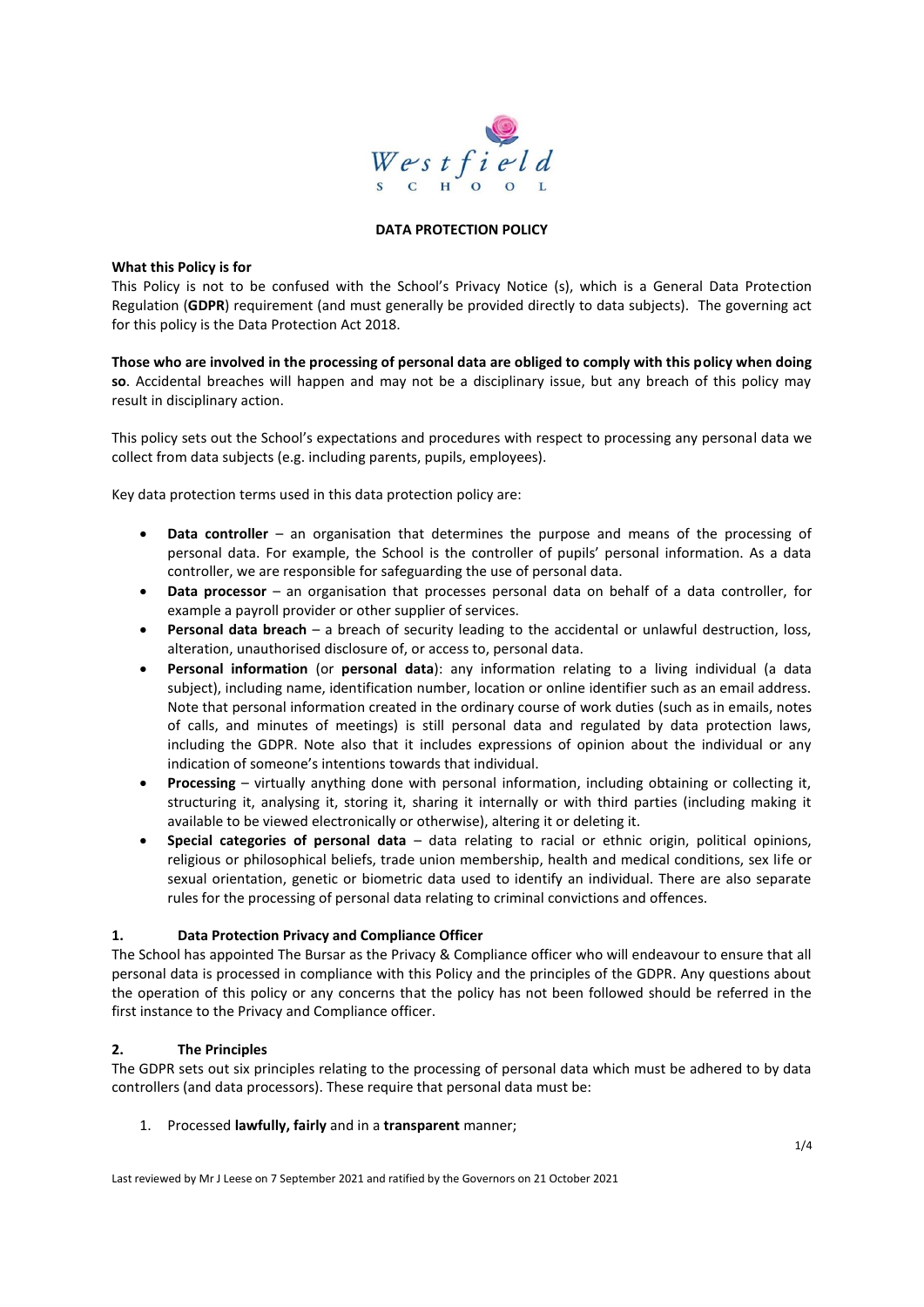- 2. Processed for **specific and explicit purposes** and used only for those purposes;
- 3. **Relevant** and **limited** to what is necessary for the purposes for which it is processed;
- 4. **Accurate** and kept **up to date**;
- 5. **Kept for no longer than is necessary** for the purposes for which it is processed; and
- 6. Processed in a manner that ensures **appropriate security** of the personal data.

The GDPR's 'accountability' principle also requires that the School not only processes personal data in a fair and legal manner but that we are also able to *demonstrate* that our processing is lawful. This involves, among other things:

- keeping records of our data processing activities, including by way of logs and policies;
- documenting significant decisions and assessments about how we use personal data; and
- generally having an 'audit trail' vis-à-vis data protection and privacy matters, including for example when and how our Privacy Notice(s) were updated, how and when data protection consents were collected from individuals, how breaches were dealt with, etc.

### **3. Lawful grounds for data processing**

Under the GDPR there are several different lawful grounds for processing personal data. One of these is consent. However, because the definition of what constitutes consent has been tightened under GDPR (and the fact that it can be withdrawn by the data subject) it is generally considered preferable to rely on another lawful ground where possible.

One of these alternative grounds is 'legitimate interests', which is the most flexible basis for processing. However, it does require transparency and a balancing assessment between the rights of the individual and the interests of the Controller. It can be challenged by data subjects and also means the Controller is taking on extra responsibility for considering and protecting people's rights and interests. The School's legitimate interests are set out in its Privacy Policy, as GDPR requires.

Other lawful grounds include:

- compliance with a legal obligation, including in connection with employment and diversity;
- contractual necessity, e.g. to perform a contract with staff or parents;
- a narrower set of grounds for processing special categories of personal data (such as health information), which includes explicit consent, emergencies, and specific public interest grounds.

# **4. Headline responsibilities of all staff**

### **Record-Keeping**

It is important that personal data held by the School is accurate, fair and adequate. You are required to inform the School if you believe that *your* personal data is inaccurate or untrue or if you are dissatisfied with the information in any way. Similarly, it is vital that the way you record the personal data of others – in particular colleagues, pupils and their parents – is accurate, professional and appropriate.

Staff should be aware of the rights set out below, whereby any individuals about whom they record information in emails and notes on School business may have the right to see that information. This absolutely must not discourage staff from recording necessary and sometimes difficult records of incidents or conversations involving colleagues or pupils, in accordance with the School's other policies, and grounds may sometimes exist to withhold these from such requests. However, the starting position is to record every document or email in such a way that you would be able to stand by it if the person about whom it was recorded were to see it.

### **Data handling**

All staff have a responsibility to handle the personal data which they come into contact with fairly, lawfully, responsibly and securely and in accordance with the employee handbook and all relevant School policies and procedures. In particular, there are data protection implications across a number of areas of the School's wider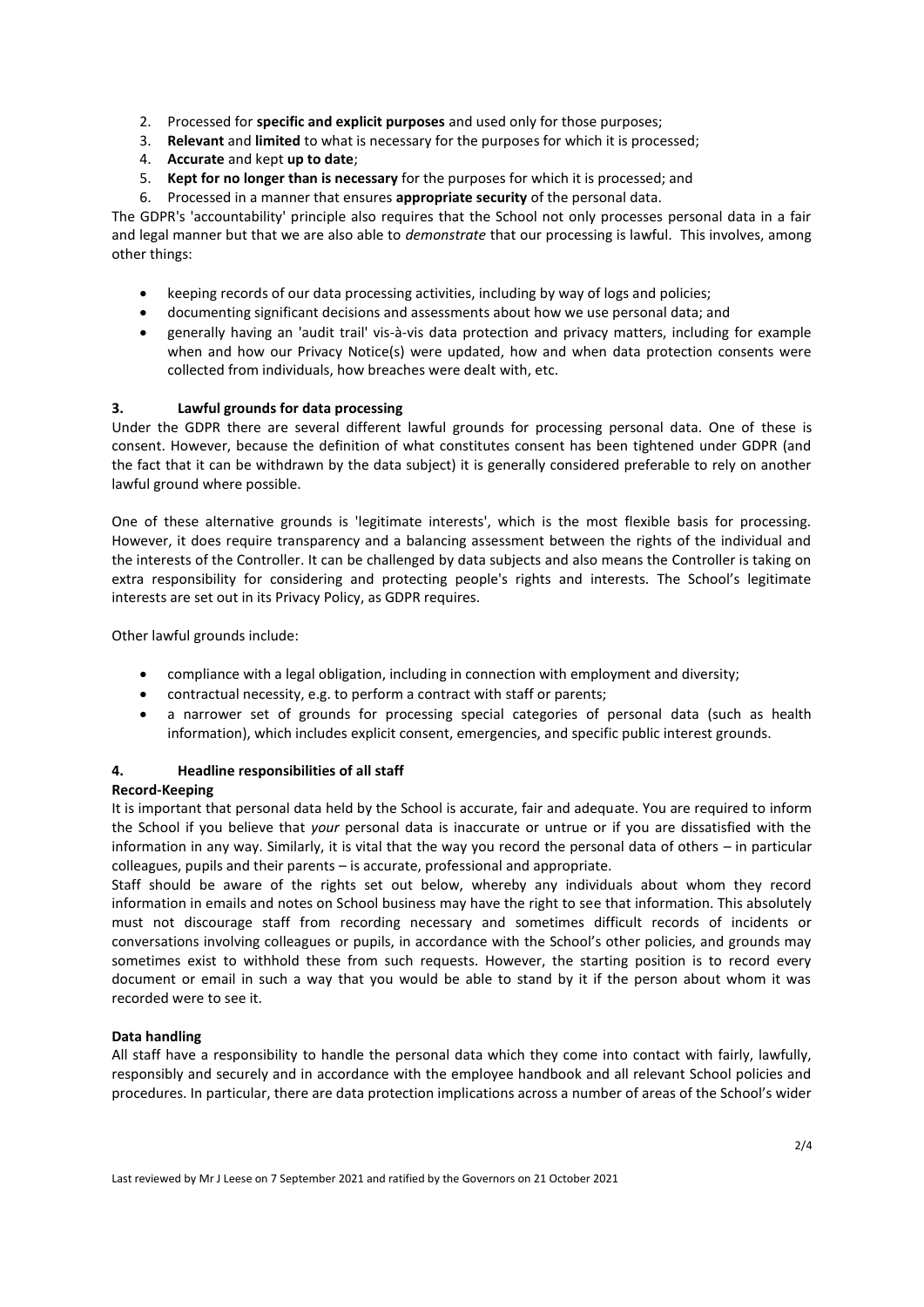responsibilities such as safeguarding and IT security, so all staff should read and comply with the following policies:

- Email guidelines for staff
- ICT
- Media
- Privacy Notice and Privacy Notice for Staff
- **Safeguarding**
- Security, Access Control, Workplace security and Lone Working
- Social Media for Staff
- Taking, Storing and using Images of Pupils
- Use of Electronic Devices in Early Years

Responsible processing also extends to the creation and generation of new personal data / records, as above, which should always be done fairly, lawfully, responsibly and securely.

#### **Avoiding, mitigating and reporting data breaches**

One of the key new obligations contained in the GDPR is on reporting personal data breaches. Data controllers must report certain types of personal data breach (those which risk an impact to individuals) to the ICO within 72 hours.

In addition, data controllers must notify individuals affected if the breach is likely to result in a "high risk" to their rights and freedoms. In any event, the School must keep a record of any personal data breaches, regardless of whether we need to notify the ICO. If you become aware of a personal data breach you must notify The Bursar, the Privacy and Compliance officer. If staff are in any doubt as to whether or not you should report something, it is always best to do so. A personal data breach may be serious, or it may be minor, and it may involve fault or not, but the School always needs to know about them to make a decision.

As stated above, the School may not need to treat the incident itself as a disciplinary matter – but a failure to report could result in significant exposure for the School, and for those affected, and could be a serious disciplinary matter whether under this Policy or the staff member's contract.

#### **Care and data security**

More generally, we require all School staff to remain conscious of the data protection principles (see section 3 above), to attend any training we require them to, and to use their best efforts to comply with those principles whenever they process personal information. Data security is not simply an online or digital issue but one that affects daily processes: filing and sending correspondence, notably hard copy documents. Staff should always consider what they most assured and secure means of delivery is, and what the consequences would be of loss or unauthorised access.

We expect all those with management / leadership responsibilities to be particular champions of these principles and to oversee the swift reporting of any concerns about how personal information is used by the School to The Bursar, the Privacy and Compliance officer, and to identity the need for (and implement) regular staff training.

#### **5. Rights of Individuals**

In addition to the School's responsibilities when processing personal data, individuals have certain specific rights, perhaps most significantly that of access to their personal data held by a data controller (i.e. the School). This is known as the 'subject access right' (or the right to make 'subject access requests'). Such a request must be dealt with promptly and does not need any formality, nor to refer to the correct legislation. If you become aware of a subject access request (or indeed any communication from an individual about their personal data), you must tell The Bursar, the Privacy and Compliance officer as soon as possible.